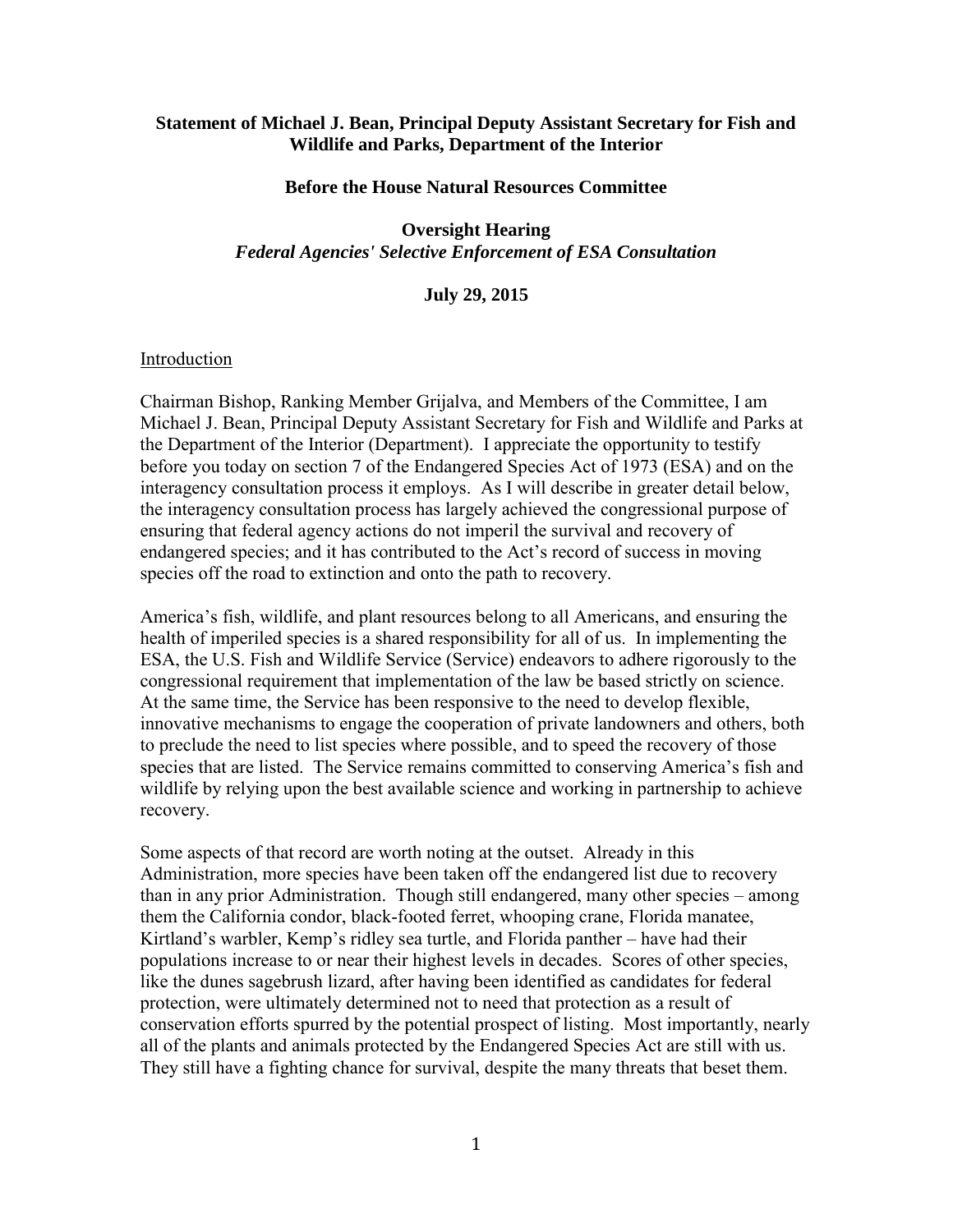When Congress enacted the ESA, it envisioned creating, "a means whereby the ecosystems upon which endangered species and threatened species depend may be conserved, [and] a program for the conservation of such endangered species and threatened species," and placed the responsibility of conserving species that are in danger of extinction or likely to become so in the foreseeable future upon all federal agencies by establishing a duty of federal agencies to ensure that their actions are not likely to jeopardize the continued existence of a listed species or destroy or adversely modify its designated critical habitat.

Section 7 of the ESA - Interagency Cooperation - plays an integral role in accomplishing the goals of the ESA. The Service, one of the agencies responsible for implementing the ESA, assists federal agencies comply with the requirements of the ESA by consulting on thousands of federal actions each year. Through these consultations, unintended and avoidable harm to endangered and threatened species is avoided. And most of these consultations do not lead to substantial changes to project design or implementation. The vast majority of our ESA work consists of technical assistance that usually results in minimal modifications to a project in order to avoid project impacts to listed species or designated critical habitat. In addition, the majority of our informal and formal consultations are completed in a timely fashion.

The Department and the Service are committed to making the ESA work for the American people to accomplish its purpose of conserving threatened and endangered species and protecting the ecosystems upon which they depend. In addition to working diligently to complete consultations in a timely manner, under the statutory timeframes, the Department, through the Service, has created a number of tools such as the use of conference opinions prior to listing to make consultation more efficient and has published regulatory changes that continue the Administration's broader agenda for improving implementation of the ESA.

### Purpose of Consultation

Congress, with the passage of the ESA, placed the responsibility of conserving threatened and endangered species upon all federal departments and agencies and required them to "utilize their authorities in furtherance of the purposes of this Act." Congress assigned a special responsibility to federal agencies – to ensure that their actions neither jeopardize the continued existence of listed species nor destroy or adversely modify their critical habitat. Congress also entrusted the U.S. Fish and Wildlife Service and the National Marine Fisheries Service (the Services) to implement the ESA, and through section 7, the Services serve as technical advisors on threatened and endangered species, so federal agencies can fulfill their responsibilities of conserving these species.

Consultation is the procedural mechanism by which "action agencies" engage the Services as necessary to ensure compliance with their responsibilities under the ESA. Specifically, section  $7(a)(1)$  of the ESA charges federal agencies to aid in the conservation of listed species, and section 7 (a)(2) requires the agencies, through consultation with the Services, to ensure their activities are not likely to jeopardize the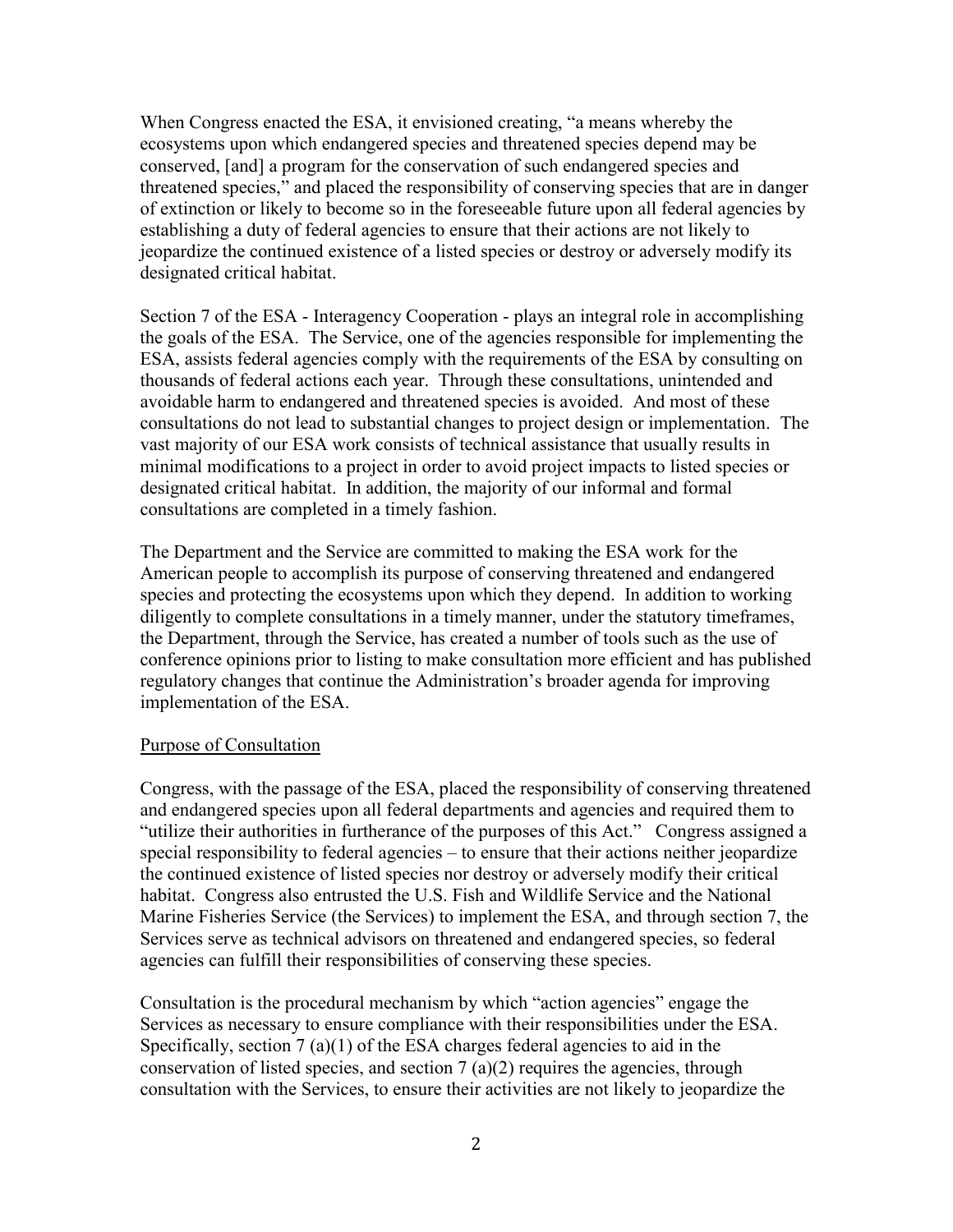continued existence of listed species or destroy or adversely modify designated critical habitats.

Section 7 of the ESA is entitled, "Interagency Cooperation," and the Services are responsible for working with and assisting all federal agencies in carrying out their duties under the ESA. However, the title of this hearing reflects a misapprehension of the consultation process, as neither the Fish and Wildlife Service nor the National Marine Fisheries Service "enforces" section 7. They advise and assist federal agencies in carrying out their responsibilities under section 7, but it is ultimately the responsibility of the action agency to determine whether to consult and whether to adopt the Services' recommendations.

### The Consultation Process – Sec.  $7(a)(2)$

The scope of federal actions subject to the consultation process is broad – it applies to any discretionary action authorized, funded or carried out by a federal agency. Because of this broad scope, the Service provides technical assistance to tens of thousands of projects each year. Between 2008 and 2014, the Service provided technical assistance on over 100,000 projects; conducted nearly 80,000 informal consultations; and conducted nearly 7,000 formal consultations.

Under regulations that were jointly promulgated by the Services and that have been in place since 1986, consultation begins with the determination, made by the action agency, as to whether a proposed federal action may affect a listed species or its critical habitat. If the action agency determines that its proposed action will not affect a listed species or its critical habitat, it has no further consultation obligation. The concurrence or assent of the Services is not required in order for an action agency to conclude that its action does not meet the "may affect" test.

Although action agencies are solely responsible for making the threshold "may affect" determination, they may find useful the guidance on the consultation process embodied in a 2008 formal legal opinion by the Interior Department Solicitor. That guidance notes that in determining whether a proposed action may affect listed species or designated critical habitat, an action agency must consider both direct and indirect effects of the action. As the Solicitor noted, although "direct effects" are undefined in the regulations, they are commonly understood to refer to "effects that are the immediate and natural consequences of the taking of the proposed action." Thus, for example, the immediate and natural consequence of closing the gates on a newly constructed dam would be to inundate the reservoir area behind the dam. Indirect effects, on the other hand, are defined in the joint regulations, and they are defined rather narrowly to refer to effects that are both "caused by the proposed action and … reasonably certain to occur." Where future effects upon listed species or designated critical habitats depend upon subsequent intervening actions, such as actions by states, private interests, or both, the task of distinguishing those effects that are reasonably certain to occur from those that are more uncertain and speculative is often not easy. However, the judgment reflected in the joint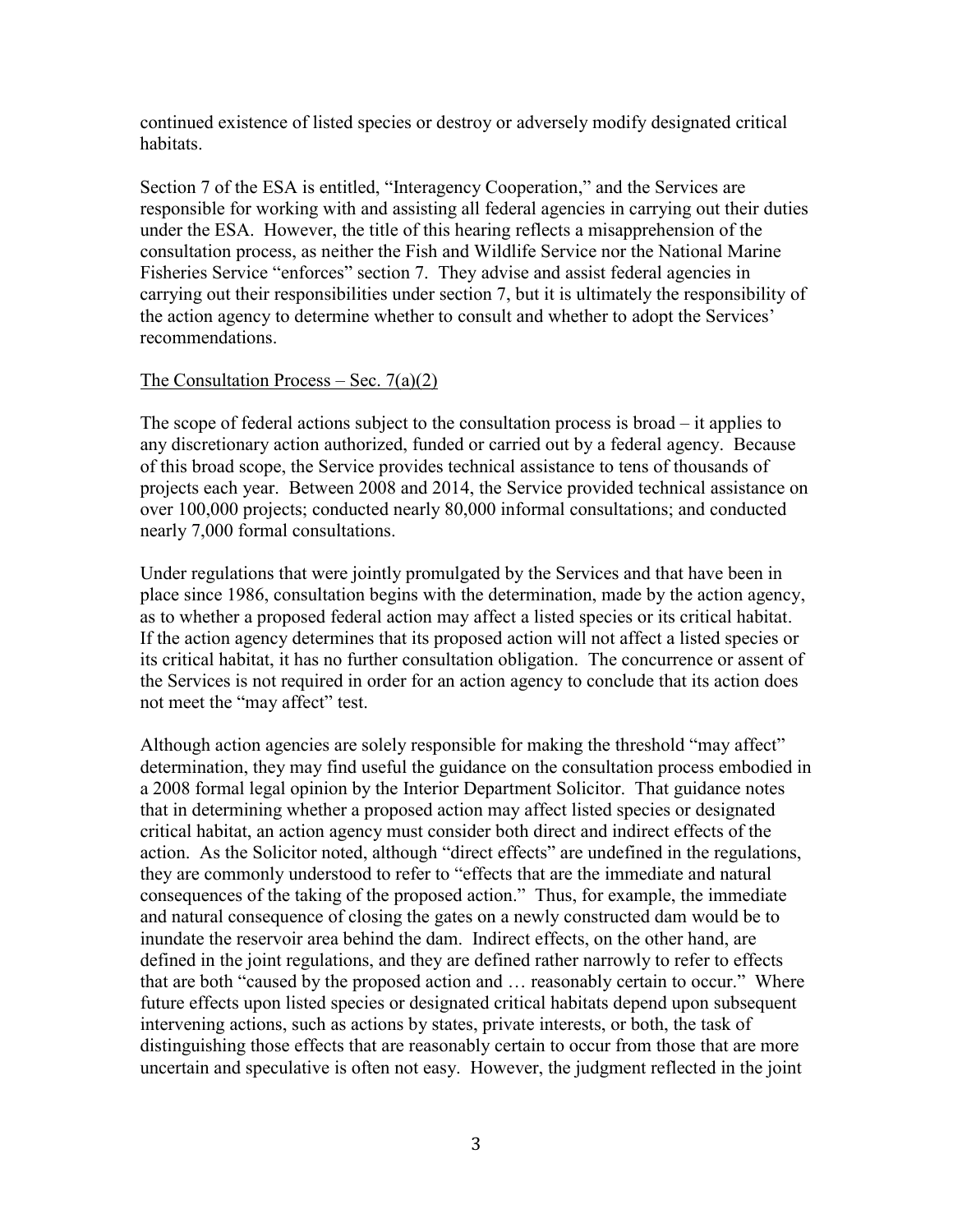regulations since 1986 is that action agencies are the appropriate entities for making such determinations at the threshold "may affect" stage.

## *Technical Assistance and Informal Consultation*

In 2014, the Service provided technical assistance on more than 11,000 projects, completing those actions in a median of 8 days. Technical assistance includes actions such as providing species lists, providing information on potentially affected species, or recommending surveys or conservation measures to reduce adverse effects on species.

In 2014, the Service also engaged in over 9,500 informal consultations. Informal consultation is an optional process in which the Service assists action agencies or a designated non-Federal representative in determining if their projects are likely to adversely affect listed species or designated critical habitat. Oftentimes, the Service is able to help action agencies modify or adjust proposed actions to eliminate any potential adverse effects upon listed species or critical habitat. In these cases, if the action agency subsequently determines that the proposed action is "not likely to adversely affect" listed species or critical habitat, and the Service concurs with that determination, the action agency has no further consultation obligation. The Service completed 79 percent of the 9,500 informal consultations in 2014 within 30 days. Those projects that fall outside of the 30-day range tend to be complex, involving more than one listed species.

### *Formal consultation*

If a proposed action is likely to adversely affect a listed species or designated critical habitat, "formal consultation" between the action agency and the Service is required. The ESA requires that consultation be completed within 90 days, and the regulations allow an additional 45 days for the Service to prepare a biological opinion. The biological opinion provides the Service's analysis and findings of whether or not the proposed action is likely to jeopardize the continued existence of the species or destroy or adversely modify designated critical habitat. If a jeopardy or adverse modification determination is made, the Service works with the action agency to identify any reasonable and prudent alternatives that would avoid the likelihood of jeopardy or adverse modification and could allow the project to move forward. Between 2008 and 2014, the Service engaged in 6,982 formal consultations. In those years, only 3 of those consultations resulted in a jeopardy or adverse modification final opinion.

If a proposed action is reasonably certain to cause incidental take of a listed animal and the Service concludes that the proposed action (or the implementation of any reasonable and prudent alternatives) is not likely to jeopardize listed species or adversely modify or destroy critical habitat, the Service will issue along with the biological opinion an incidental take statement that exempts the anticipated take from the ESA's take prohibitions, as long as reasonable and prudent measures and associated terms and conditions to minimize the take are followed. In other words the project can comply with the ESA, even though it will likely take listed species, as long as there is no jeopardy caused and as long as reasonable measures are taken to minimize the take. Service staff,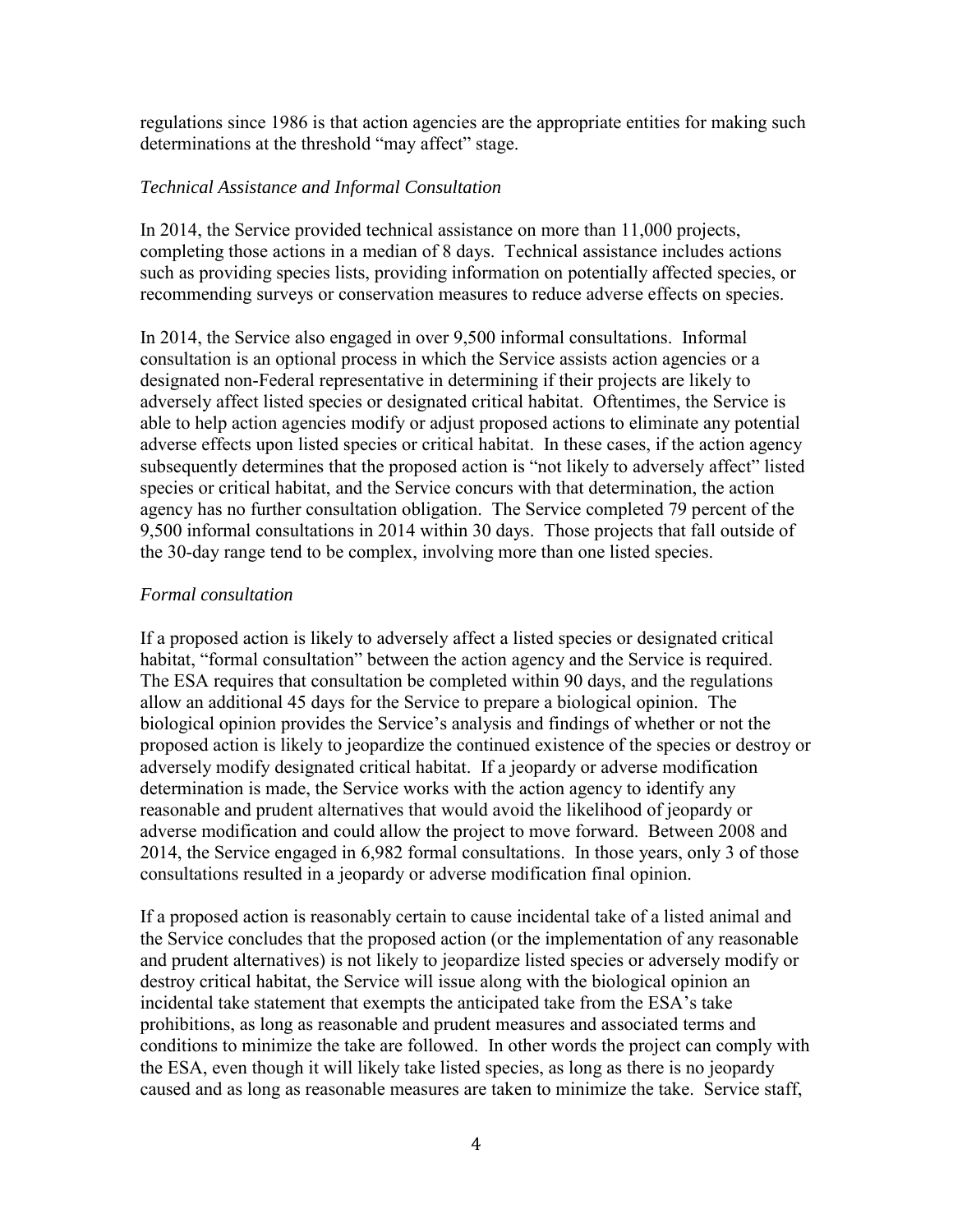working through the consultation process, play a key role working with the project proponents to find reasonable ways to minimize take.

A recent example of the Service conducting a challenging formal consultation was in Russell County, Kentucky. The Service completed a biological opinion on the effects of restoring water levels in Lake Cumberland on the duskytail darter, which allowed the U.S. Army Corps Engineers (Corps) to be positioned to capture the spring rains necessary to refill the lake to its normal recreation season elevation after making repairs to Wolf Creek Dam. In this case, the Corps and the Service worked together closely to implement an expedited review and analysis process to complete the consultation in only 45 days - an extraordinary pace - because of the recognized importance of Lake Cumberland to the local and regional economies of Kentucky and Tennessee and citizens who live and work in communities around the lake.

## *Programmatic Consultations*

Programmatic consultation is a generic term referring to consultations on federal programs, plans, or regulations that establish guidelines, provide direction, or impose procedures that control subsequent actions that may affect listed species or designated critical habitat. Determining whether consultation is required for such programmatic actions usually involves consideration of the potential for indirect effects, i.e., effects that, under joint regulations, are caused by the programmatic action, occur later in time, and are reasonably certain to occur. Given the large variety of programmatic actions carried out by federal agencies, some of which are highly complex in nature, assessing causation and reasonable certainty of effects to listed species or designated critical habitats can be challenging and complex. While the Service can assist federal agencies in that assessment, and often does so with agencies that lack experience and expertise in section 7 consultation, we ultimately depend upon the action agencies to establish the effects of their programs, plans, or rules and determine whether their actions trigger the need for section 7 consultation.

An example of a recent programmatic consultation involving a rulemaking was our consultation with the Environmental Protection Agency (EPA) on the promulgation of new regulations governing permitting of cooling water intake structures pursuant to section 316(b) of the Clean Water Act. EPA determined that consultation was warranted, and we worked with them through the formal consultation process to create procedures for EPA, state permitting authorities, and the facilities to follow that would ensure that no permits would issue that were likely to jeopardize listed species or destroy or adversely modify designated critical habitat. This process allowed EPA to move forward with their new regulation while ensuring their action was in conformance with the ESA.

### Section  $7(a)(1)$

Section  $7(a)(1)$  of the ESA requires all federal agencies to utilize their authorities, in consultation with the Fish and Wildlife Service and the National Marine Fisheries Service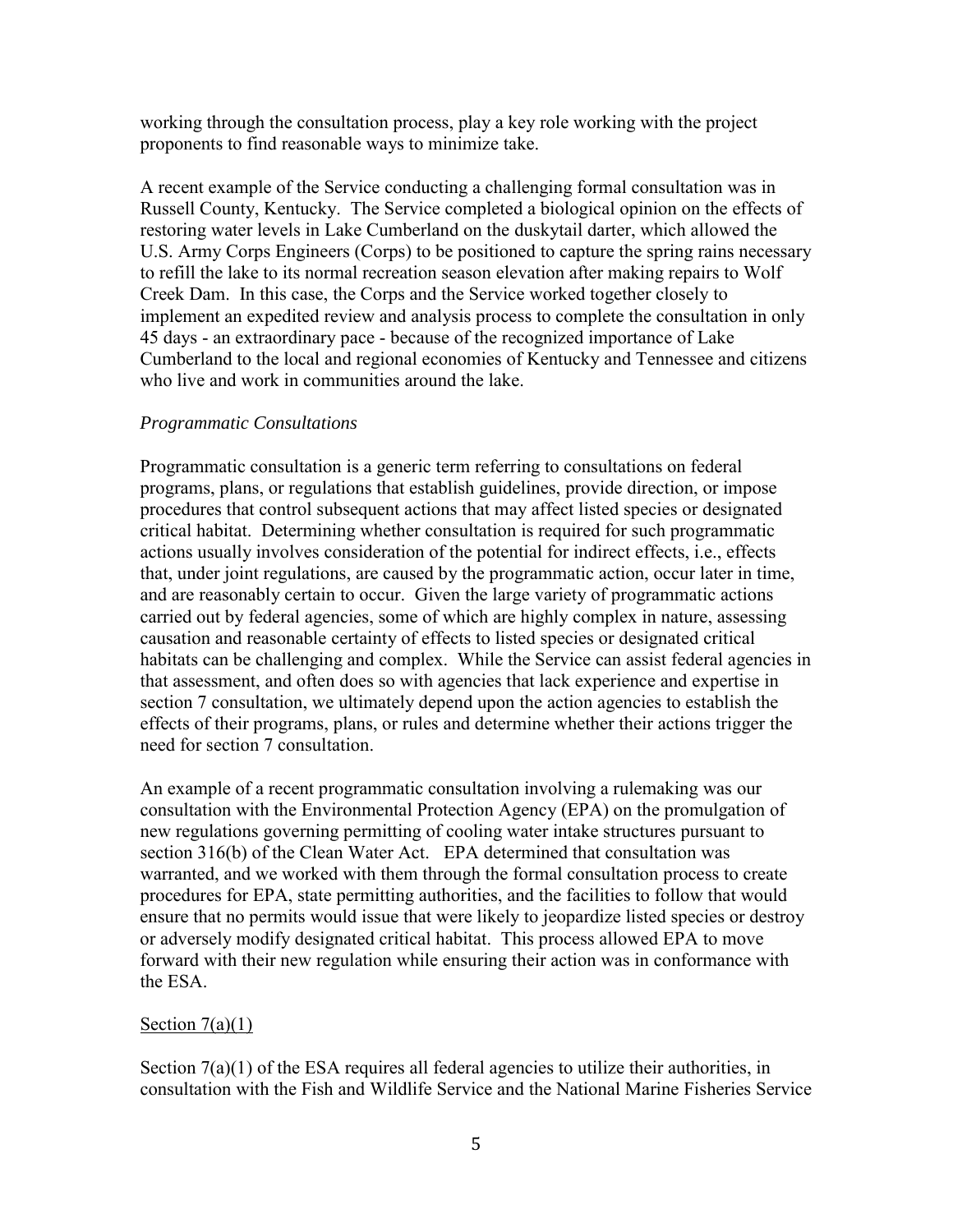to develop and carry out programs to conserve all species listed under the ESA. The purpose of Section 7(a)(1) conservation programs is to improve endangered and threatened species baselines (population and habitat) within the scope of federal actionagency authorities, thereby contributing to the conservation of all species within that habitat.

Conservation plans developed by federal agencies to meet the goals of Section  $7(a)(1)$  are another example of the flexibility we are using within the ESA to achieve positive conservation results. They are good for our mission, good for conservation, and good for our economy. The plans provide greater predictability and efficiency to federal agency partners and put in place a transparent and continuous process of effective interagency communication, review, and feedback at all levels of management. This ensures a strong adaptive management component of cost-effective conservation program execution that helps streamline the  $7(a)(2)$  consultation process.

The Corps and the Service are committed to improving the efficiency of civil works project operations and the effectiveness of ESA compliance through the integration of conservation planning in development of Operation Plans for Corps projects, using existing Operation and Maintenance authorities. In 2013, the Corps' Mississippi Valley Division released the Conservation Plan for the Interior Least Tern, Pallid Sturgeon, and Fat Pocketbook Mussel in the Lower Mississippi River. The plan outlines a process to conserve the three endangered species within the footprint of the Channel Improvement Program in the Lower Mississippi River. The Service conducted a consultation under Section 7(a)(2) of the ESA with the Corps on the their conservation plan.

The consultation process required close inter-agency communication and collaboration during all phases of development. Over the course of the consultation, it became apparent the very programs that most significantly affected the endangered species and their river habitats could be important and effective tools to maintain and enhance its ecological functions. This resulted in the identification of conservation opportunities that could be effectively incorporated into existing channel improvement or maintenance projects, with little to no additional program costs, and with no negative impact to the Corps' primary flood management and navigation safety missions. It also resulted in significantly improved habitat and population baselines for all three endangered species within the Lower Mississippi River portion of their ranges. Largely as a result of this work, the Service recommended in a five-year status review last year that the Interior Least Tern should be delisted. This consultation demonstrates that numerous benefits for species, their ecosystems, and agencies can be derived under section  $7(a)(1)$ . It also demonstrates the key role played by Service staff working with the action agencies. Species and projects always benefit when technically competent, innovative, and engaged Service staff are involved.

### Improving Consultations

As part of our ongoing efforts to improve implementation of the ESA, the Services recently finalized the regulations governing Incidental Take Statements for listed species.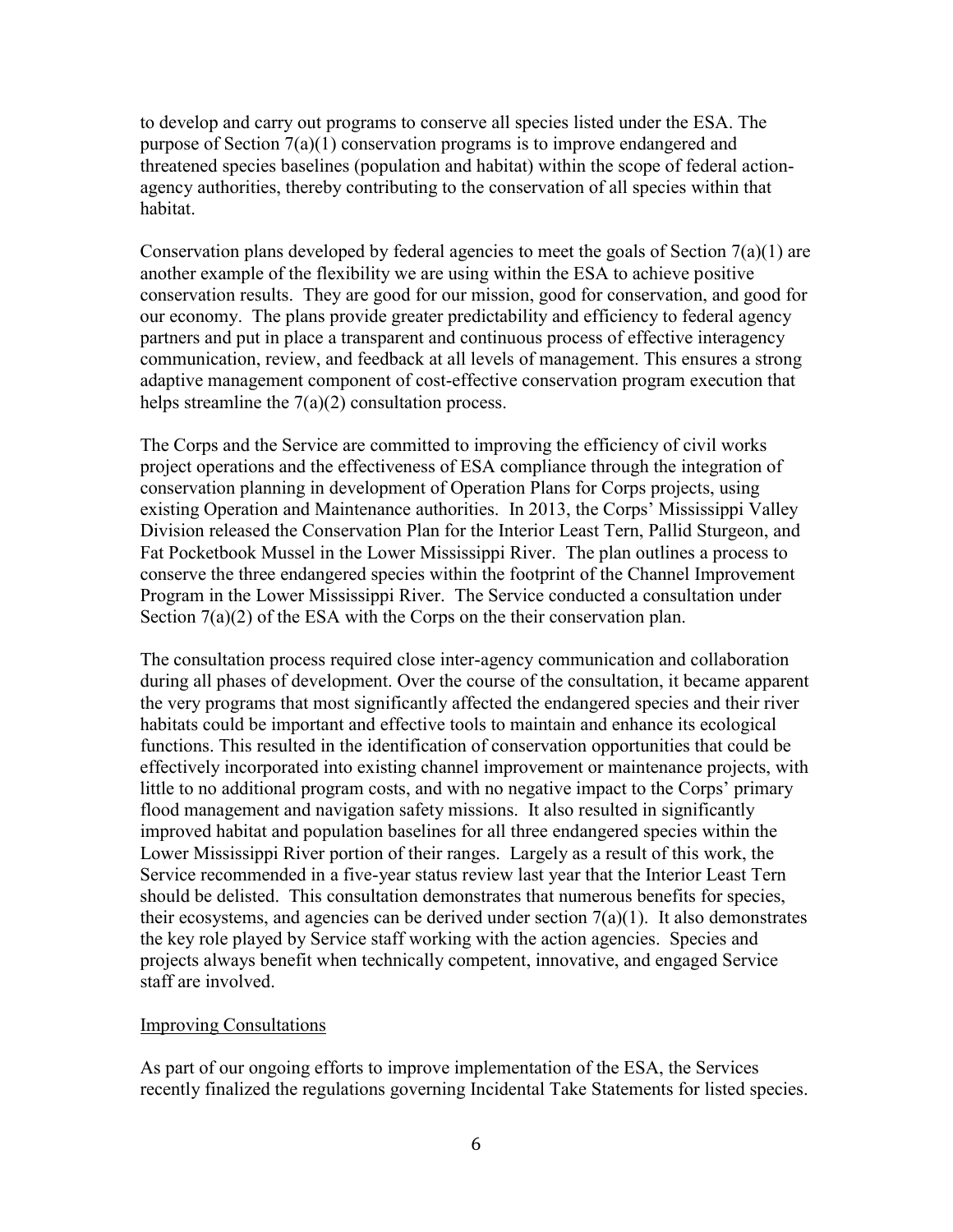The final rule clarified and codified the current policy of the Services regarding the use of "surrogates," and addressed recent court decisions related to Incidental Take Statements for "programmatic" federal actions. These changes will improve the ESA's effectiveness and allow for flexibility in how the Services prepare Incidental Take Statements.

The Services also jointly announced on May 18, 2015 a set of initiatives to increase regulatory predictability, increase stakeholder engagement, and improve science and transparency. Among the actions are proposed revisions to interagency consultation procedures to streamline the process for projects, such as habitat restoration activities, that result in a net conservation benefit for the species.

## Conferencing for Candidate Species

The Service and the Natural Resources Conservation Service (NRCS) began a partnership, later named as "Working Lands for Wildlife" (WLFW), in 2009 to confer on the greater sage-grouse and Gunnison sage-grouse. Work began on the conference report for the lesser prairie chicken the next year and an additional five species - New England cottontail, bog turtle northern population, golden-winged warbler, gopher tortoise, and southwest willow flycatcher - were added to the partnership in 2011. WLFW provides landowners with technical and financial assistance to achieve specific conservation goals for at risk species.

The Service and NRCS used a unique process for working together to expedite the section 7 work. For each of the species covered, based upon information from species experts, NRCS and Service staff worked together to "condition" the NRCS practices used by landowners to both conserve the species and increase productivity of the land. A biological opinion or conference report (similar to a biological opinion, but for proposed species and critical habitat) was then developed depending on the status of species.

Agreements between landowners and NRCS are now being implemented that include plans for conservation practices covered under the ESA. To further bolster WLFW, the two agencies developed the term "regulatory predictability" that clarified for participating landowners that they would be provided coverage for incidental take under the ESA as long as they implemented the "conditioned" practices.

# ESA Consultation Budget

The consultation process works to conserve species and allow action agencies to avoid jeopardizing the existence of a listed species and help achieve the imperative goals of the ESA. This highly beneficial, important process depends on having skilled people with training, technical expertise, institutional knowledge, and strong communication ability stationed and working in field offices across the country.

During Fiscal Year (FY) 2014, the Service concluded 9,249 informal consultations and another 323 informal consultations were on going at the end of the fiscal year. Through